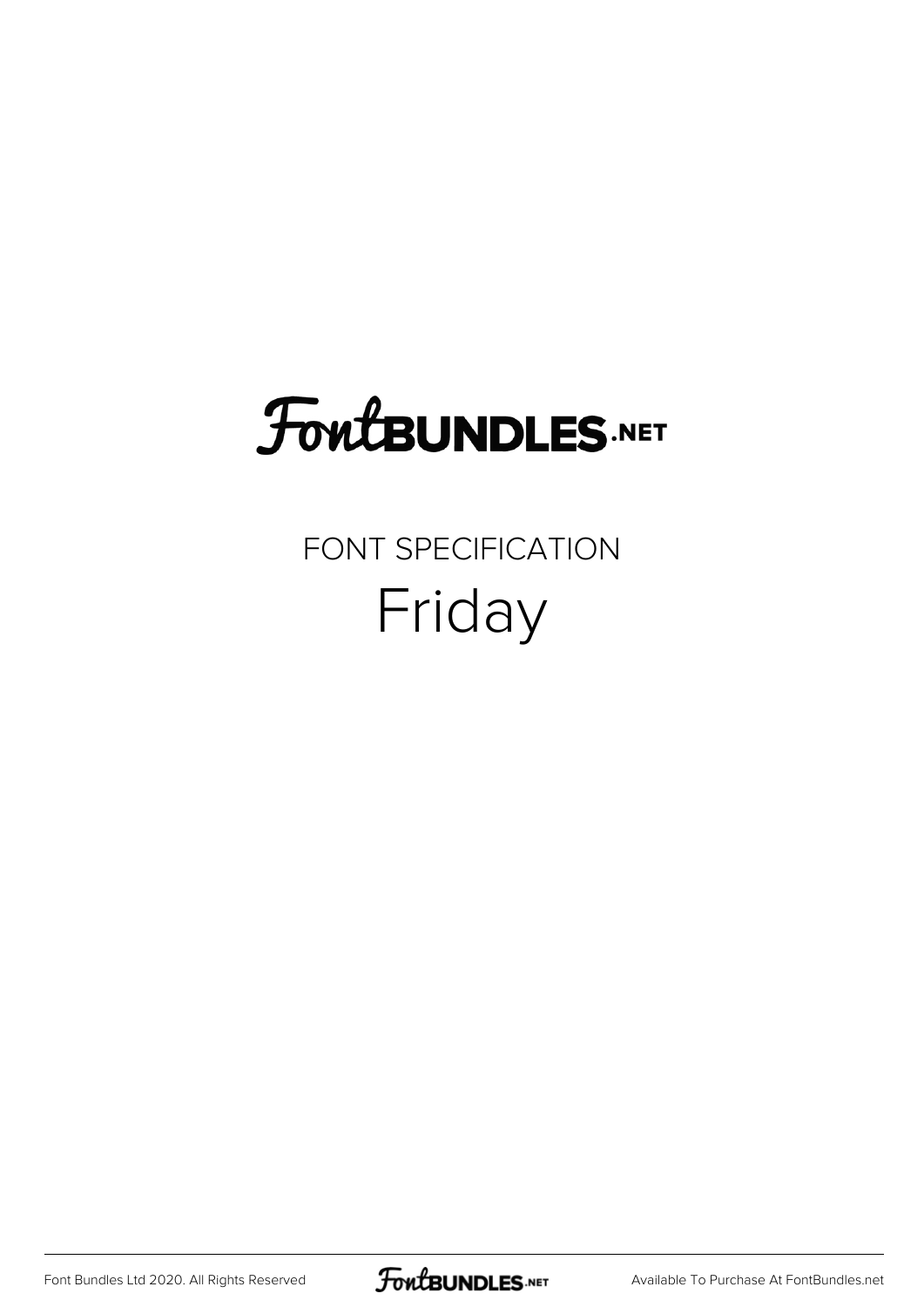#### friday - Regular

**Uppercase Characters** 

## ABCDEFSHIJXYMNOPQR  $STU\vee VXYZ$

Lowercase Characters

a b c d e k g h i j k l m n o p g i s t u v w  $xyz$ 

**Numbers** 

0123456789

**Punctuation and Symbols** 



All Other Glyphs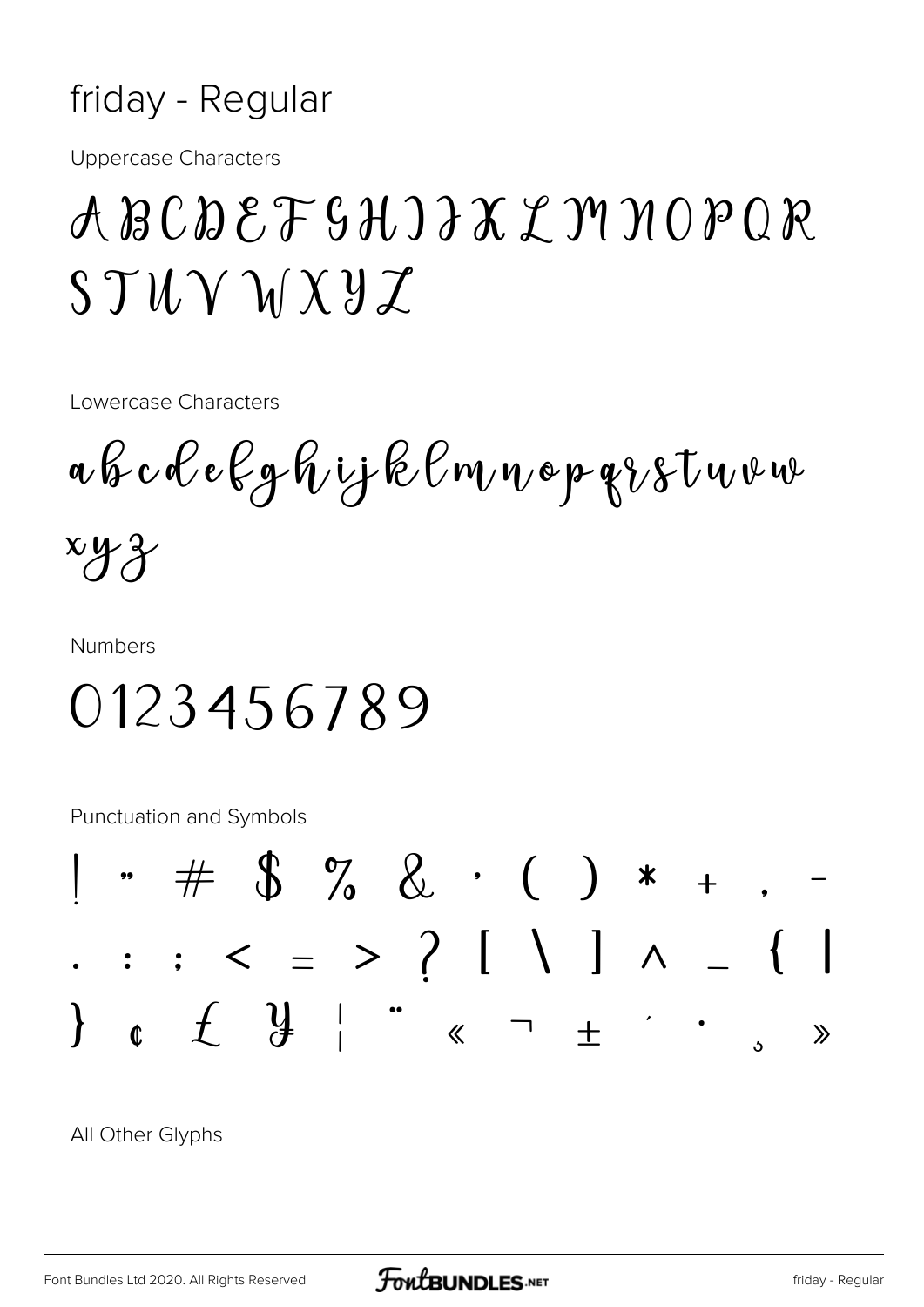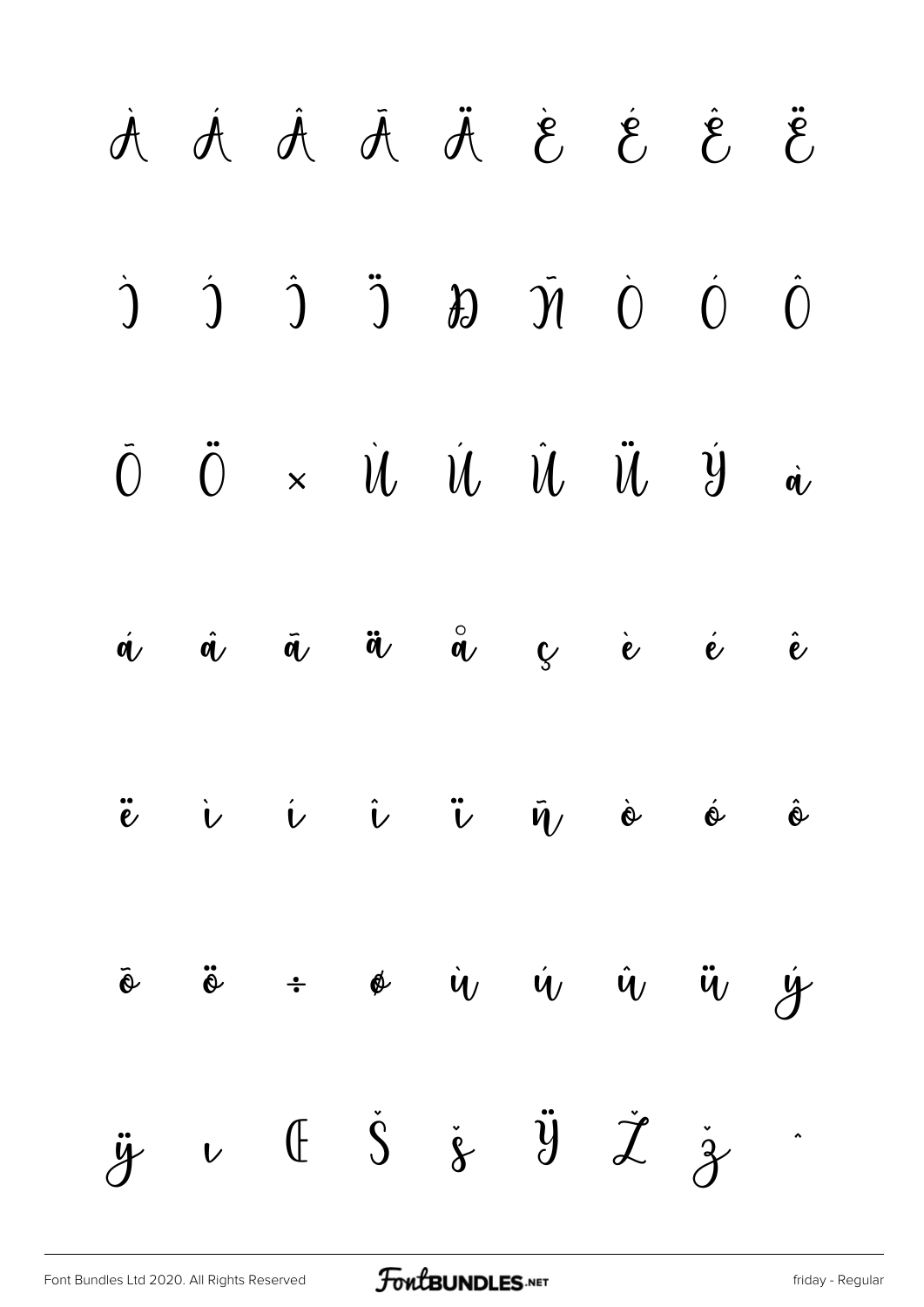$1 \in -C_0$  Cb  $C_0$  Cb  $C_1$ 

Cg Ch Ci G Ck Cl Cm Cn Co

Op Og Og Og Ot Og Og Og Og Og

 $cyCg$  as bond es bon

 $R_0$  vojo kohomono vojo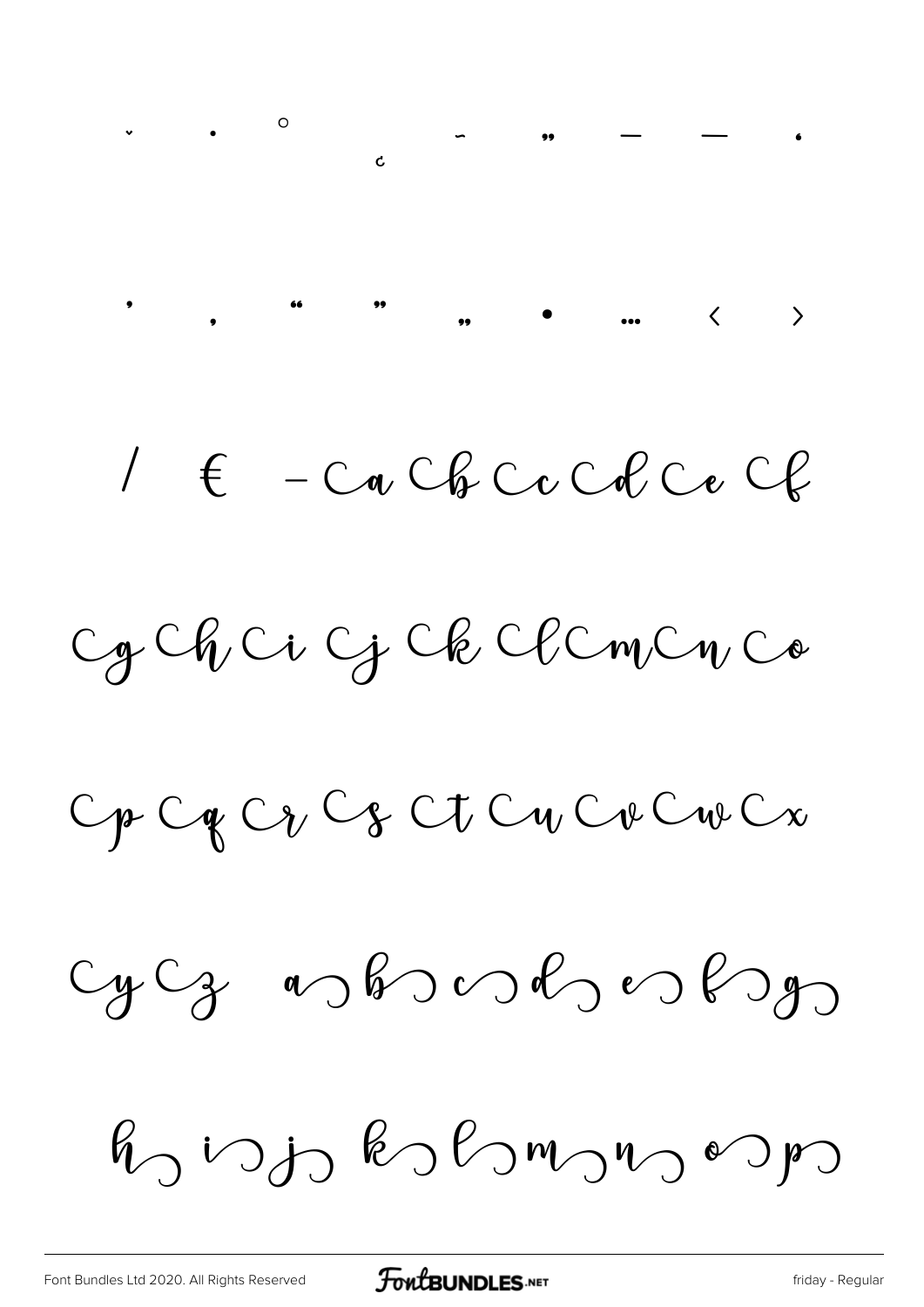